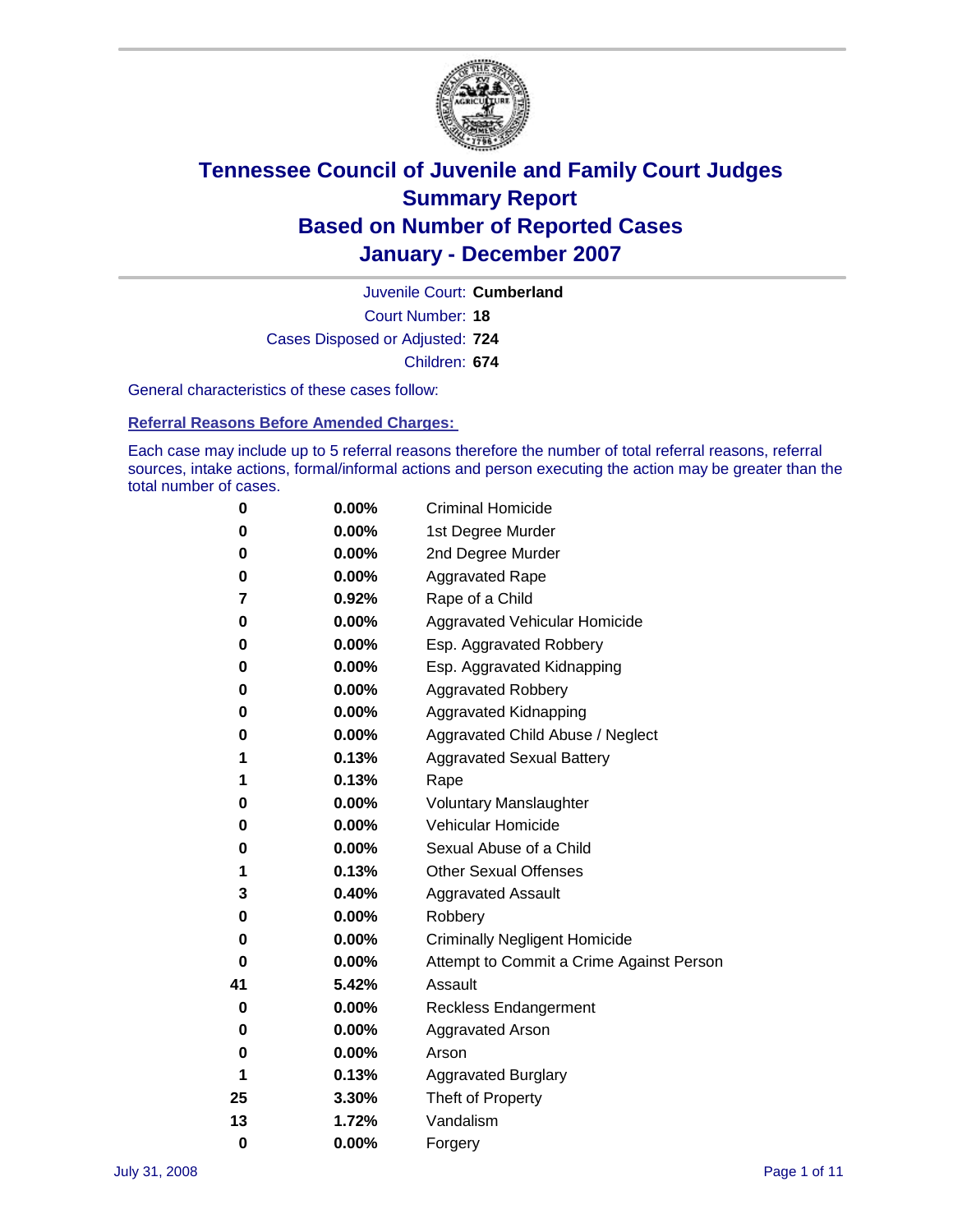

Court Number: **18** Juvenile Court: **Cumberland** Cases Disposed or Adjusted: **724** Children: **674**

### **Referral Reasons Before Amended Charges:**

Each case may include up to 5 referral reasons therefore the number of total referral reasons, referral sources, intake actions, formal/informal actions and person executing the action may be greater than the total number of cases.

| 0            | 0.00%    | <b>Worthless Checks</b>                                     |
|--------------|----------|-------------------------------------------------------------|
| 0            | $0.00\%$ | Illegal Possession / Fraudulent Use of Credit / Debit Cards |
| 5            | 0.66%    | <b>Burglary</b>                                             |
| $\mathbf 2$  | 0.26%    | Unauthorized Use of a Vehicle                               |
| 0            | $0.00\%$ | <b>Cruelty to Animals</b>                                   |
| 1            | 0.13%    | Sale of Controlled Substances                               |
| 0            | 0.00%    | <b>Other Drug Offenses</b>                                  |
| 49           | 6.47%    | <b>Possession of Controlled Substances</b>                  |
| 1            | 0.13%    | <b>Criminal Attempt</b>                                     |
| 0            | 0.00%    | Carrying Weapons on School Property                         |
| 4            | 0.53%    | Unlawful Carrying / Possession of a Weapon                  |
| 1            | 0.13%    | <b>Evading Arrest</b>                                       |
| 1            | 0.13%    | Escape                                                      |
|              | 0.13%    | Driving Under Influence (DUI)                               |
| 21           | 2.77%    | Possession / Consumption of Alcohol                         |
| $\bf{0}$     | $0.00\%$ | Resisting Stop, Frisk, Halt, Arrest or Search               |
| 0            | 0.00%    | <b>Aggravated Criminal Trespass</b>                         |
| 1            | 0.13%    | Harassment                                                  |
| 0            | $0.00\%$ | Failure to Appear                                           |
| 0            | 0.00%    | Filing a False Police Report                                |
| 0            | $0.00\%$ | Criminal Impersonation                                      |
| 46           | 6.08%    | <b>Disorderly Conduct</b>                                   |
| $\mathbf{2}$ | 0.26%    | <b>Criminal Trespass</b>                                    |
| 1            | 0.13%    | Public Intoxication                                         |
| 0            | $0.00\%$ | Gambling                                                    |
| 163          | 21.53%   | Traffic                                                     |
| 1            | 0.13%    | Local Ordinances                                            |
| 3            | 0.40%    | Violation of Wildlife Regulations                           |
| 5            | 0.66%    | Contempt of Court                                           |
| 23           | 3.04%    | Violation of Probation                                      |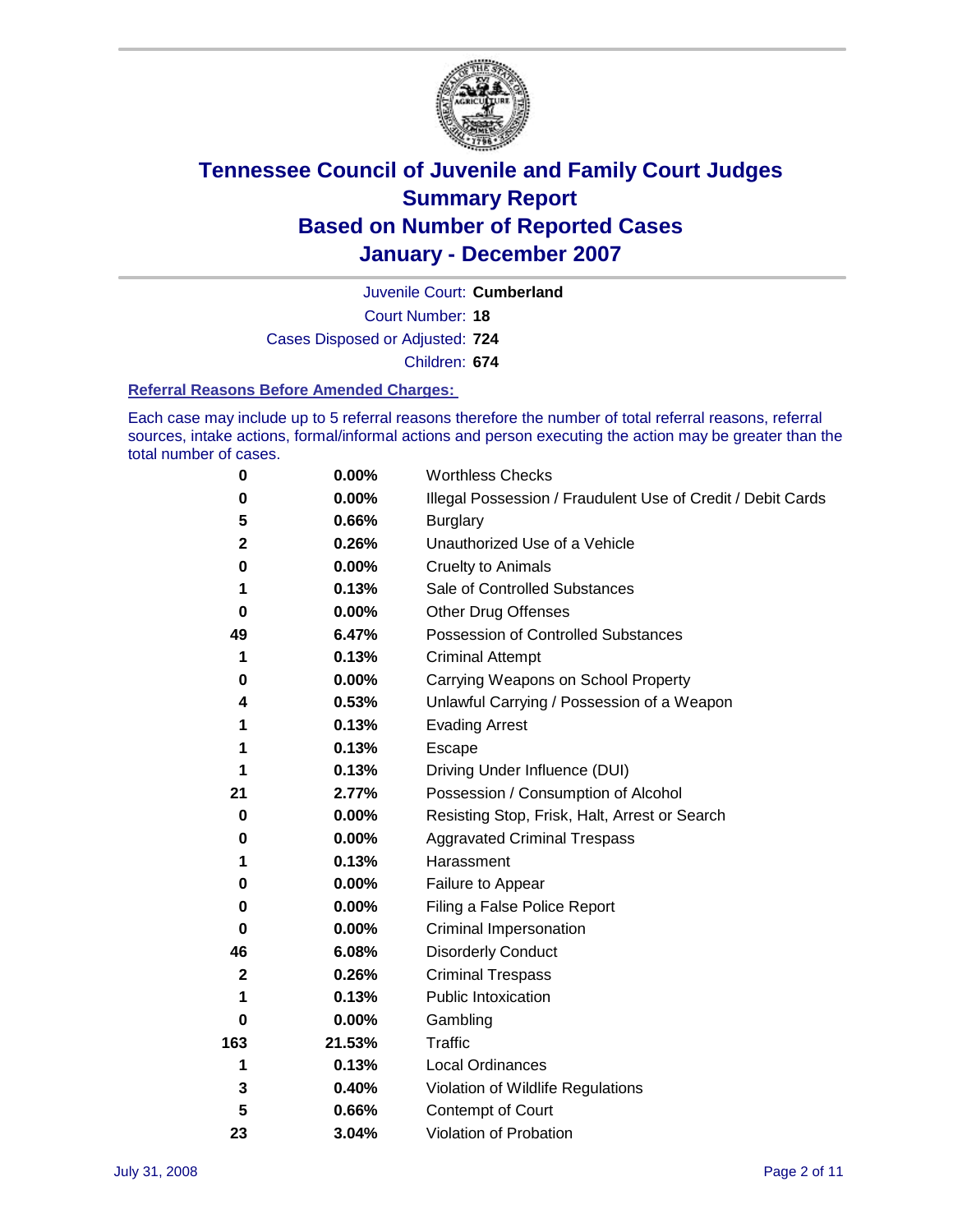

Court Number: **18** Juvenile Court: **Cumberland** Cases Disposed or Adjusted: **724** Children: **674**

### **Referral Reasons Before Amended Charges:**

Each case may include up to 5 referral reasons therefore the number of total referral reasons, referral sources, intake actions, formal/informal actions and person executing the action may be greater than the total number of cases.

| 757         | 100.00% | <b>Total Referrals</b>                 |
|-------------|---------|----------------------------------------|
| 3           | 0.40%   | Other                                  |
| 0           | 0.00%   | <b>Consent to Marry</b>                |
| 0           | 0.00%   | <b>Request for Medical Treatment</b>   |
| 142         | 18.76%  | <b>Child Support</b>                   |
| 32          | 4.23%   | Paternity / Legitimation               |
| 1           | 0.13%   | Visitation                             |
| 10          | 1.32%   | Custody                                |
| 0           | 0.00%   | <b>Foster Care Review</b>              |
| 0           | 0.00%   | <b>Administrative Review</b>           |
| $\mathbf 2$ | 0.26%   | <b>Judicial Review</b>                 |
| 0           | 0.00%   | Violation of Informal Adjustment       |
| 5           | 0.66%   | <b>Violation of Pretrial Diversion</b> |
| 3           | 0.40%   | <b>Termination of Parental Rights</b>  |
| 5           | 0.66%   | Dependency / Neglect                   |
| 0           | 0.00%   | <b>Physically Abused Child</b>         |
| 0           | 0.00%   | <b>Sexually Abused Child</b>           |
| 0           | 0.00%   | Violation of Curfew                    |
| 0           | 0.00%   | Violation of a Valid Court Order       |
| 44          | 5.81%   | Possession of Tobacco Products         |
| 1           | 0.13%   | Out-of-State Runaway                   |
| 18          | 2.38%   | In-State Runaway                       |
| 46          | 6.08%   | Truancy                                |
| 19          | 2.51%   | <b>Unruly Behavior</b>                 |
| $\mathbf 2$ | 0.26%   | Violation of Aftercare                 |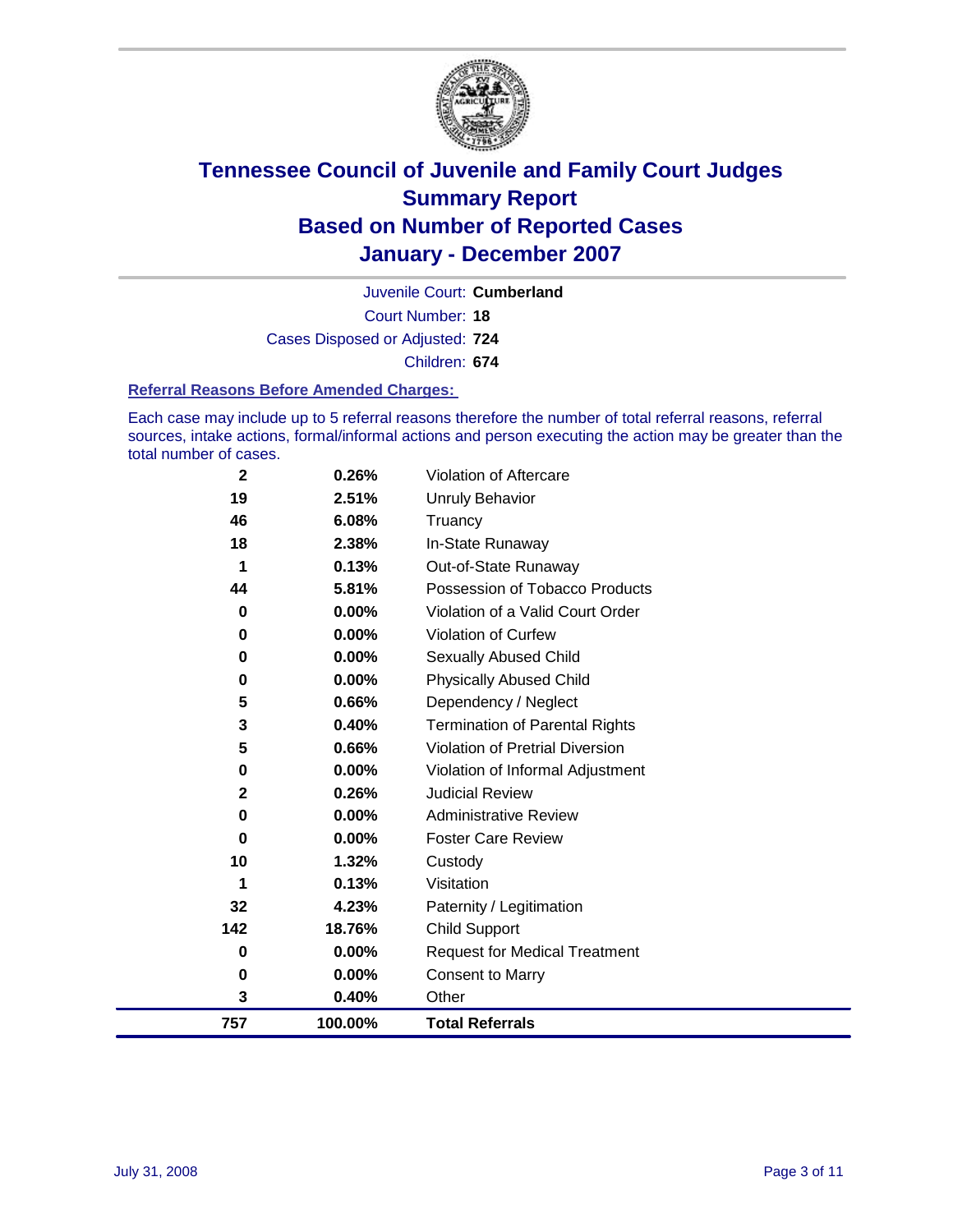

| Juvenile Court: Cumberland      |  |
|---------------------------------|--|
| Court Number: 18                |  |
| Cases Disposed or Adjusted: 724 |  |
| Children: 674                   |  |

### **Referral Sources: 1**

| 427          | 56.41%  | Law Enforcement                   |
|--------------|---------|-----------------------------------|
| 109          | 14.40%  | Parents                           |
| 7            | 0.92%   | Relatives                         |
| $\bf{0}$     | 0.00%   | Self                              |
| 55           | 7.27%   | School                            |
| 0            | 0.00%   | <b>CSA</b>                        |
| 30           | 3.96%   | <b>DCS</b>                        |
| 0            | 0.00%   | <b>Other State Department</b>     |
| 46           | 6.08%   | <b>District Attorney's Office</b> |
| 18           | 2.38%   | <b>Court Staff</b>                |
| 0            | 0.00%   | Social Agency                     |
| $\mathbf{2}$ | 0.26%   | <b>Other Court</b>                |
| 16           | 2.11%   | Victim                            |
| 47           | 6.21%   | Child & Parent                    |
| 0            | 0.00%   | Hospital                          |
| 0            | 0.00%   | Unknown                           |
| 0            | 0.00%   | Other                             |
| 757          | 100.00% | <b>Total Referral Sources</b>     |

### **Age of Child at Referral: 2**

| 674 | 100.00% | <b>Total Child Count</b> |
|-----|---------|--------------------------|
| 0   | 0.00%   | Unknown / Not Reported   |
| 4   | 0.59%   | Ages 19 and Over         |
| 176 | 26.11%  | Ages 17 through 18       |
| 244 | 36.20%  | Ages 15 through 16       |
| 68  | 10.09%  | Ages 13 through 14       |
| 29  | 4.30%   | Ages 11 through 12       |
| 153 | 22.70%  | Ages 10 and Under        |
|     |         |                          |

<sup>1</sup> If different than number of Referral Reasons (757), verify accuracy of your court's data.

One child could be counted in multiple categories, verify accuracy of your court's data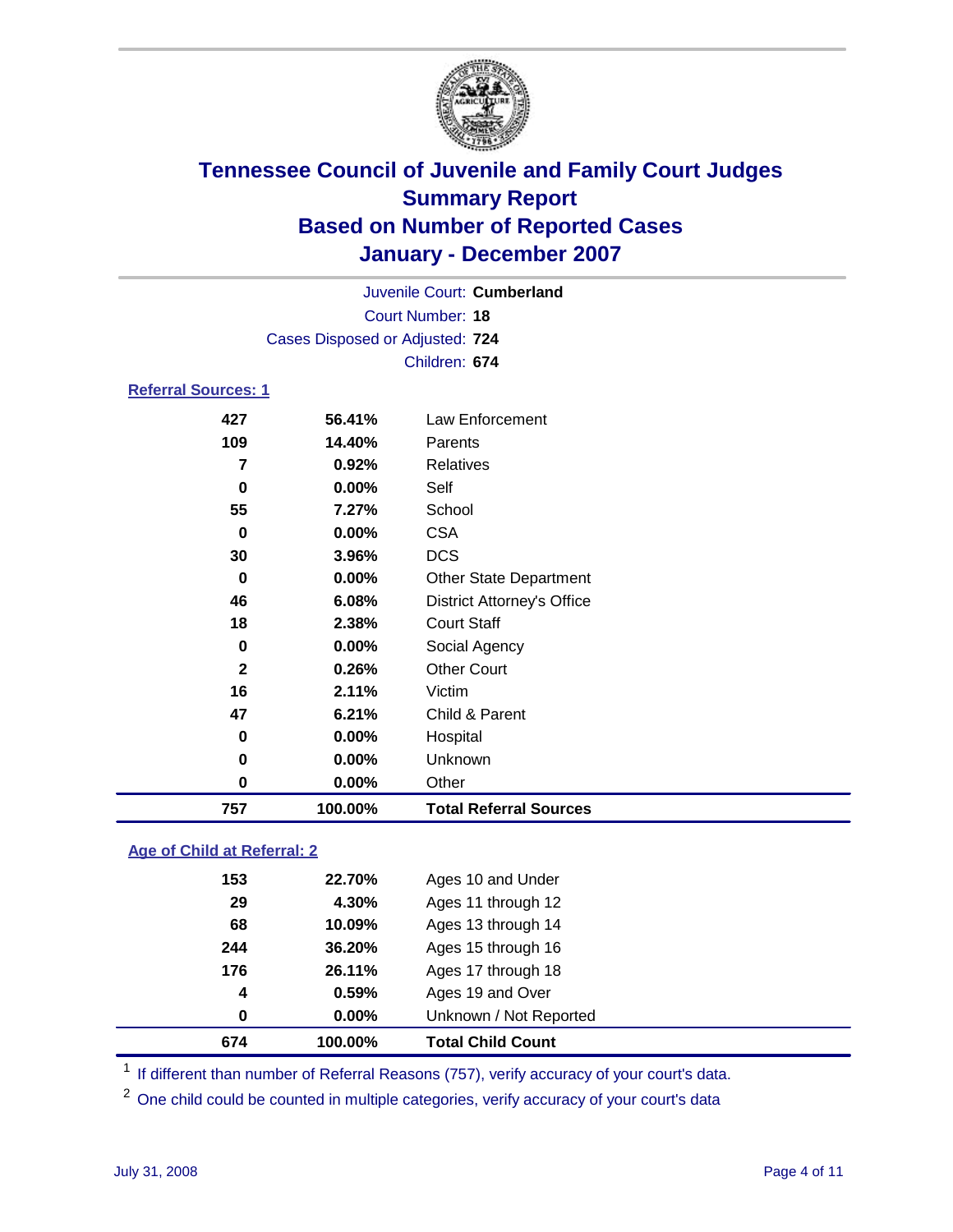

| Juvenile Court: Cumberland              |         |                          |  |  |
|-----------------------------------------|---------|--------------------------|--|--|
| <b>Court Number: 18</b>                 |         |                          |  |  |
| Cases Disposed or Adjusted: 724         |         |                          |  |  |
|                                         |         | Children: 674            |  |  |
| Sex of Child: 1                         |         |                          |  |  |
| 394                                     | 58.46%  | Male                     |  |  |
| 276                                     | 40.95%  | Female                   |  |  |
| 4                                       | 0.59%   | Unknown                  |  |  |
| 674                                     | 100.00% | <b>Total Child Count</b> |  |  |
| Race of Child: 1                        |         |                          |  |  |
| 580                                     | 86.05%  | White                    |  |  |
| $\mathbf 2$                             | 0.30%   | African American         |  |  |
| 1                                       | 0.15%   | Native American          |  |  |
| 0                                       | 0.00%   | Asian                    |  |  |
| 1                                       | 0.15%   | Mixed                    |  |  |
| 90                                      | 13.35%  | Unknown                  |  |  |
| 674                                     | 100.00% | <b>Total Child Count</b> |  |  |
| <b>Hispanic Origin: 1</b>               |         |                          |  |  |
| 16                                      | 2.37%   | Yes                      |  |  |
| 520                                     | 77.15%  | <b>No</b>                |  |  |
| 138                                     | 20.47%  | Unknown                  |  |  |
| 674                                     | 100.00% | <b>Total Child Count</b> |  |  |
| <b>School Enrollment of Children: 1</b> |         |                          |  |  |
| 397                                     | 58.90%  | Yes                      |  |  |
| 110                                     | 16.32%  | No                       |  |  |
| 167                                     | 24.78%  | Unknown                  |  |  |
| 674                                     | 100.00% | <b>Total Child Count</b> |  |  |

One child could be counted in multiple categories, verify accuracy of your court's data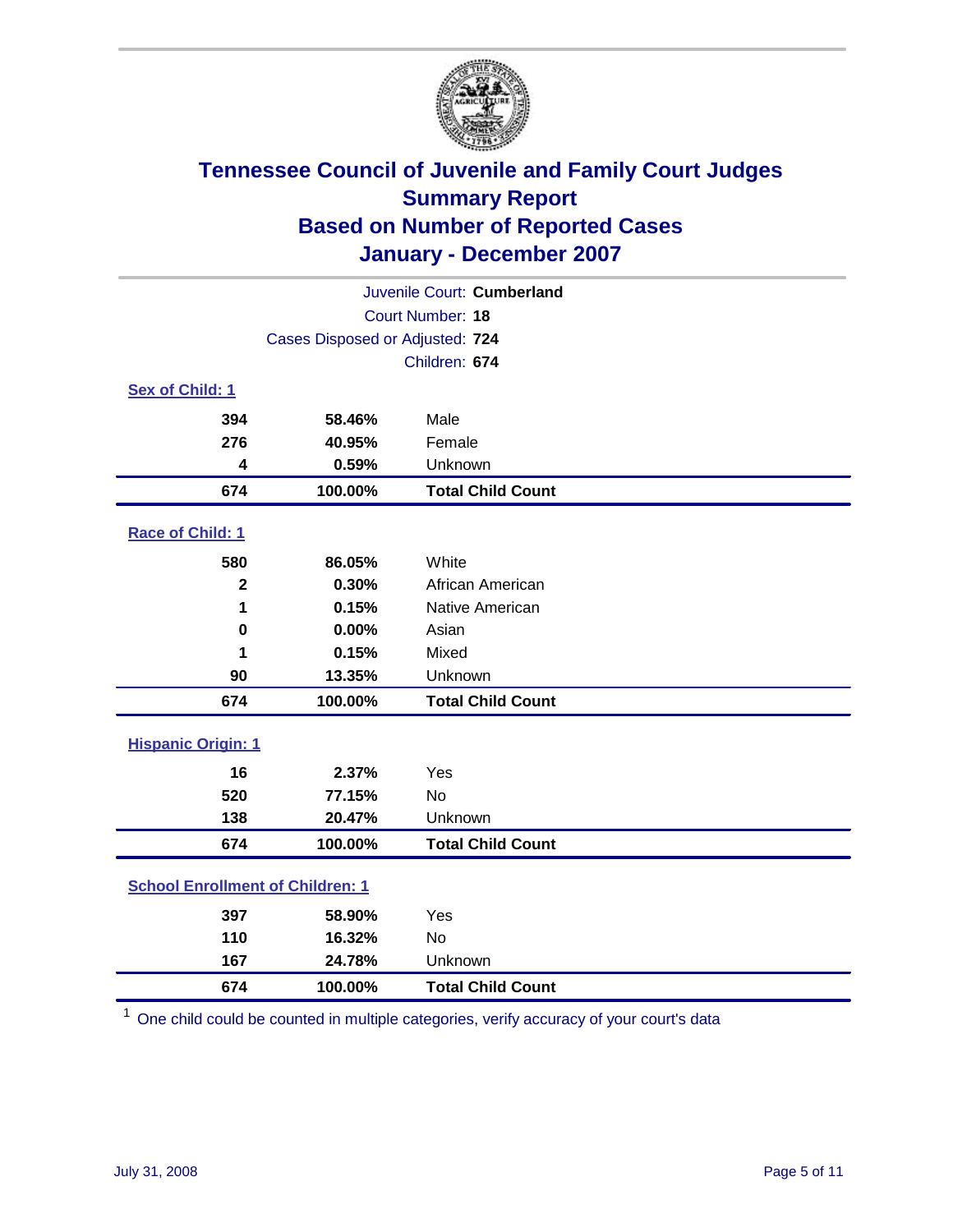

Court Number: **18** Juvenile Court: **Cumberland** Cases Disposed or Adjusted: **724** Children: **674 Living Arrangement of Child at Time of Referral: 1 28.19%** With Both Biological Parents

| 674 | 100.00%    | <b>Total Child Count</b>     |
|-----|------------|------------------------------|
| 0   | $0.00\%$   | Other                        |
| 35  | 5.19%      | Unknown                      |
| 8   | 1.19%      | Independent                  |
| 5   | 0.74%      | In an Institution            |
| 3   | 0.45%      | In a Residential Center      |
| 0   | $0.00\%$   | In a Group Home              |
| 14  | 2.08%      | With Foster Family           |
| 24  | 3.56%      | <b>With Adoptive Parents</b> |
| 38  | 5.64%      | <b>With Relatives</b>        |
| 49  | 7.27%      | With Father                  |
| 283 | 41.99%     | <b>With Mother</b>           |
| 19  | 2.82%      | With Mother and Stepfather   |
| 6   | 0.89%      | With Father and Stepmother   |
| .   | _v. . v /v | """" Dow Diologioù i arc'ho  |

### **Type of Detention: 2**

| 724 | 100.00%  | <b>Total Detention Count</b> |  |
|-----|----------|------------------------------|--|
| 0   | 0.00%    | Other                        |  |
| 724 | 100.00%  | Does Not Apply               |  |
| 0   | $0.00\%$ | <b>Unknown</b>               |  |
| 0   | $0.00\%$ | <b>Psychiatric Hospital</b>  |  |
| 0   | $0.00\%$ | Jail - No Separation         |  |
| 0   | $0.00\%$ | Jail - Partial Separation    |  |
| 0   | $0.00\%$ | Jail - Complete Separation   |  |
| 0   | $0.00\%$ | Juvenile Detention Facility  |  |
| 0   | $0.00\%$ | Non-Secure Placement         |  |
|     |          |                              |  |

<sup>1</sup> One child could be counted in multiple categories, verify accuracy of your court's data

<sup>2</sup> If different than number of Cases (724) verify accuracy of your court's data.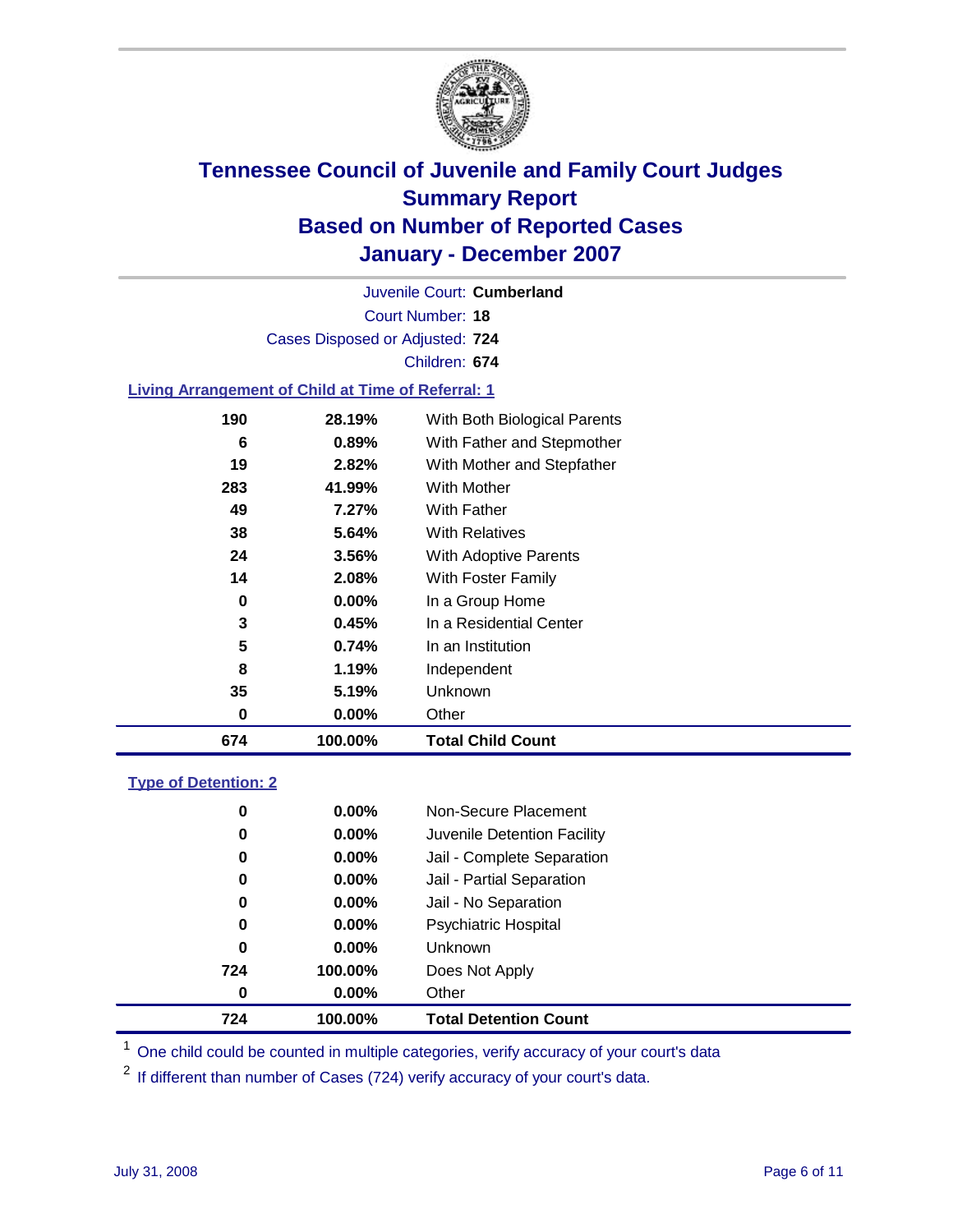

| Juvenile Court: Cumberland                         |               |                                      |  |  |  |  |
|----------------------------------------------------|---------------|--------------------------------------|--|--|--|--|
| Court Number: 18                                   |               |                                      |  |  |  |  |
| Cases Disposed or Adjusted: 724                    |               |                                      |  |  |  |  |
|                                                    | Children: 674 |                                      |  |  |  |  |
| <b>Placement After Secure Detention Hearing: 1</b> |               |                                      |  |  |  |  |
| 0                                                  | 0.00%         | Returned to Prior Living Arrangement |  |  |  |  |
| 0                                                  | 0.00%         | Juvenile Detention Facility          |  |  |  |  |
| 0                                                  | 0.00%         | Jail                                 |  |  |  |  |
| 0                                                  | 0.00%         | Shelter / Group Home                 |  |  |  |  |
| 0                                                  | 0.00%         | <b>Foster Family Home</b>            |  |  |  |  |
| 0                                                  | 0.00%         | <b>Psychiatric Hospital</b>          |  |  |  |  |
| 0                                                  | 0.00%         | Unknown / Not Reported               |  |  |  |  |
| 724                                                | 100.00%       | Does Not Apply                       |  |  |  |  |
| 0                                                  | 0.00%         | Other                                |  |  |  |  |
| 724                                                | 100.00%       | <b>Total Placement Count</b>         |  |  |  |  |
| <b>Intake Actions: 2</b>                           |               |                                      |  |  |  |  |
| 338                                                |               |                                      |  |  |  |  |
|                                                    | 44.65%        | <b>Petition Filed</b>                |  |  |  |  |
| 1                                                  | 0.13%         | <b>Motion Filed</b>                  |  |  |  |  |
| 417                                                | 55.09%        | <b>Citation Processed</b>            |  |  |  |  |
| 1                                                  | 0.13%         | Notification of Paternity Processed  |  |  |  |  |
| 0                                                  | 0.00%         | Scheduling of Judicial Review        |  |  |  |  |
| 0                                                  | 0.00%         | Scheduling of Administrative Review  |  |  |  |  |
| 0                                                  | 0.00%         | Scheduling of Foster Care Review     |  |  |  |  |
| 0                                                  | 0.00%         | Unknown                              |  |  |  |  |
| 0                                                  | 0.00%         | Does Not Apply                       |  |  |  |  |
| 0                                                  | 0.00%         | Other                                |  |  |  |  |

<sup>1</sup> If different than number of Cases (724) verify accuracy of your court's data.

<sup>2</sup> If different than number of Referral Reasons (757), verify accuracy of your court's data.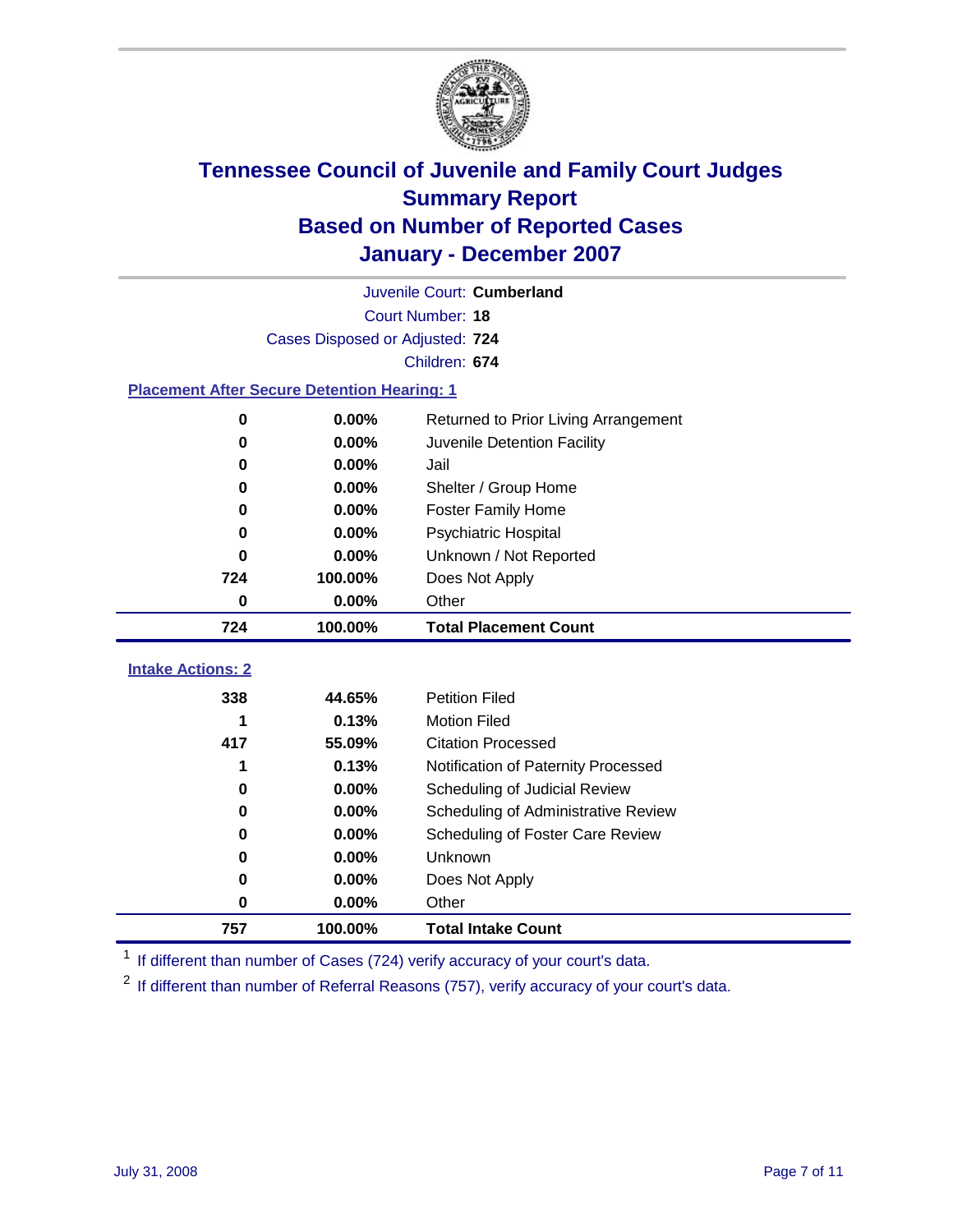

Court Number: **18** Juvenile Court: **Cumberland** Cases Disposed or Adjusted: **724** Children: **674**

### **Last Grade Completed by Child: 1**

| 674      | 100.00% | <b>Total Child Count</b> |
|----------|---------|--------------------------|
| $\bf{0}$ | 0.00%   | Other                    |
| 191      | 28.34%  | Unknown                  |
| 74       | 10.98%  | Never Attended School    |
| 5        | 0.74%   | Graduated                |
| 8        | 1.19%   | <b>GED</b>               |
| 0        | 0.00%   | Non-Graded Special Ed    |
| $\bf{0}$ | 0.00%   | 12th Grade               |
| 36       | 5.34%   | 11th Grade               |
| 84       | 12.46%  | 10th Grade               |
| 128      | 18.99%  | 9th Grade                |
| 83       | 12.31%  | 8th Grade                |
| 27       | 4.01%   | 7th Grade                |
| 13       | 1.93%   | 6th Grade                |
| 5        | 0.74%   | 5th Grade                |
| 5        | 0.74%   | 4th Grade                |
| 7        | 1.04%   | 3rd Grade                |
| 3        | 0.45%   | 2nd Grade                |
| 4        | 0.59%   | 1st Grade                |
| 1        | 0.15%   | Kindergarten             |
| 0        | 0.00%   | Preschool                |
| $\bf{0}$ | 0.00%   | Too Young for School     |

### **Enrolled in Special Education: 1**

| 674 | 100.00% | <b>Total Child Count</b> |  |
|-----|---------|--------------------------|--|
| 183 | 27.15%  | Unknown                  |  |
| 453 | 67.21%  | No                       |  |
| 38  | 5.64%   | Yes                      |  |
|     |         |                          |  |

<sup>1</sup> One child could be counted in multiple categories, verify accuracy of your court's data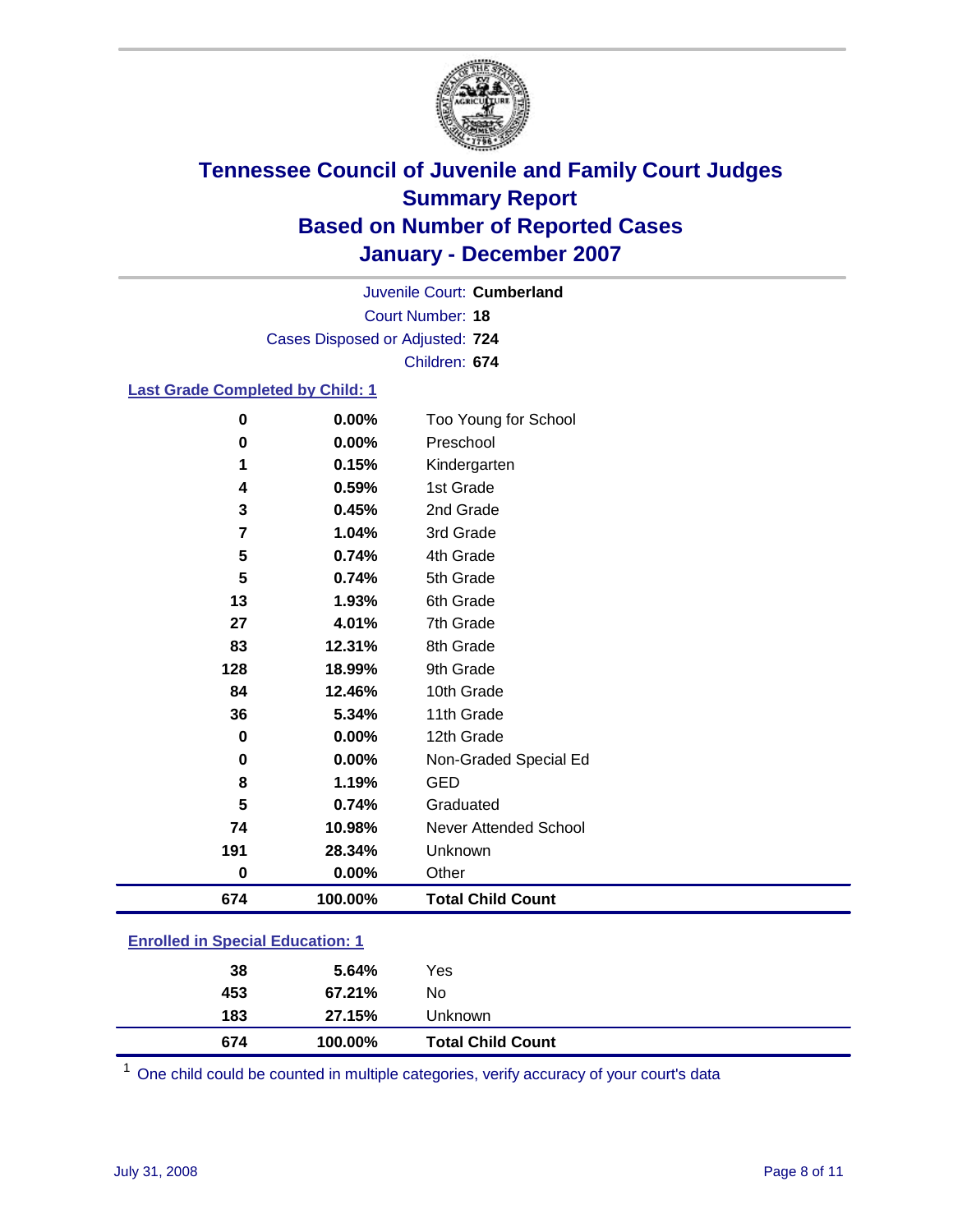

|                              |                                 | Juvenile Court: Cumberland |
|------------------------------|---------------------------------|----------------------------|
|                              |                                 | Court Number: 18           |
|                              | Cases Disposed or Adjusted: 724 |                            |
|                              |                                 | Children: 674              |
| <b>Action Executed By: 1</b> |                                 |                            |
| 512                          | 67.64%                          | Judge                      |
| 3                            | 0.40%                           | Referee                    |
| 242                          | 31.97%                          | <b>YSO</b>                 |
| 0                            | $0.00\%$                        | Other                      |
| 0                            | $0.00\%$                        | Unknown / Not Reported     |
| 757                          | 100.00%                         | <b>Total Action Count</b>  |

### **Formal / Informal Actions: 1**

| 46  | 6.08%    | Dismissed                                        |
|-----|----------|--------------------------------------------------|
| 0   | 0.00%    | Retired / Nolle Prosequi                         |
| 124 | 16.38%   | <b>Complaint Substantiated Delinquent</b>        |
| 42  | 5.55%    | <b>Complaint Substantiated Status Offender</b>   |
| 4   | 0.53%    | <b>Complaint Substantiated Dependent/Neglect</b> |
| 0   | 0.00%    | <b>Complaint Substantiated Abused</b>            |
| 0   | $0.00\%$ | <b>Complaint Substantiated Mentally III</b>      |
| 261 | 34.48%   | Informal Adjustment                              |
| 66  | 8.72%    | <b>Pretrial Diversion</b>                        |
| 0   | 0.00%    | <b>Transfer to Adult Court Hearing</b>           |
| 0   | $0.00\%$ | Charges Cleared by Transfer to Adult Court       |
| 0   | $0.00\%$ | Special Proceeding                               |
| 1   | 0.13%    | <b>Review Concluded</b>                          |
| 17  | 2.25%    | Case Held Open                                   |
| 196 | 25.89%   | Other                                            |
| 0   | 0.00%    | Unknown / Not Reported                           |
| 757 | 100.00%  | <b>Total Action Count</b>                        |

<sup>1</sup> If different than number of Referral Reasons (757), verify accuracy of your court's data.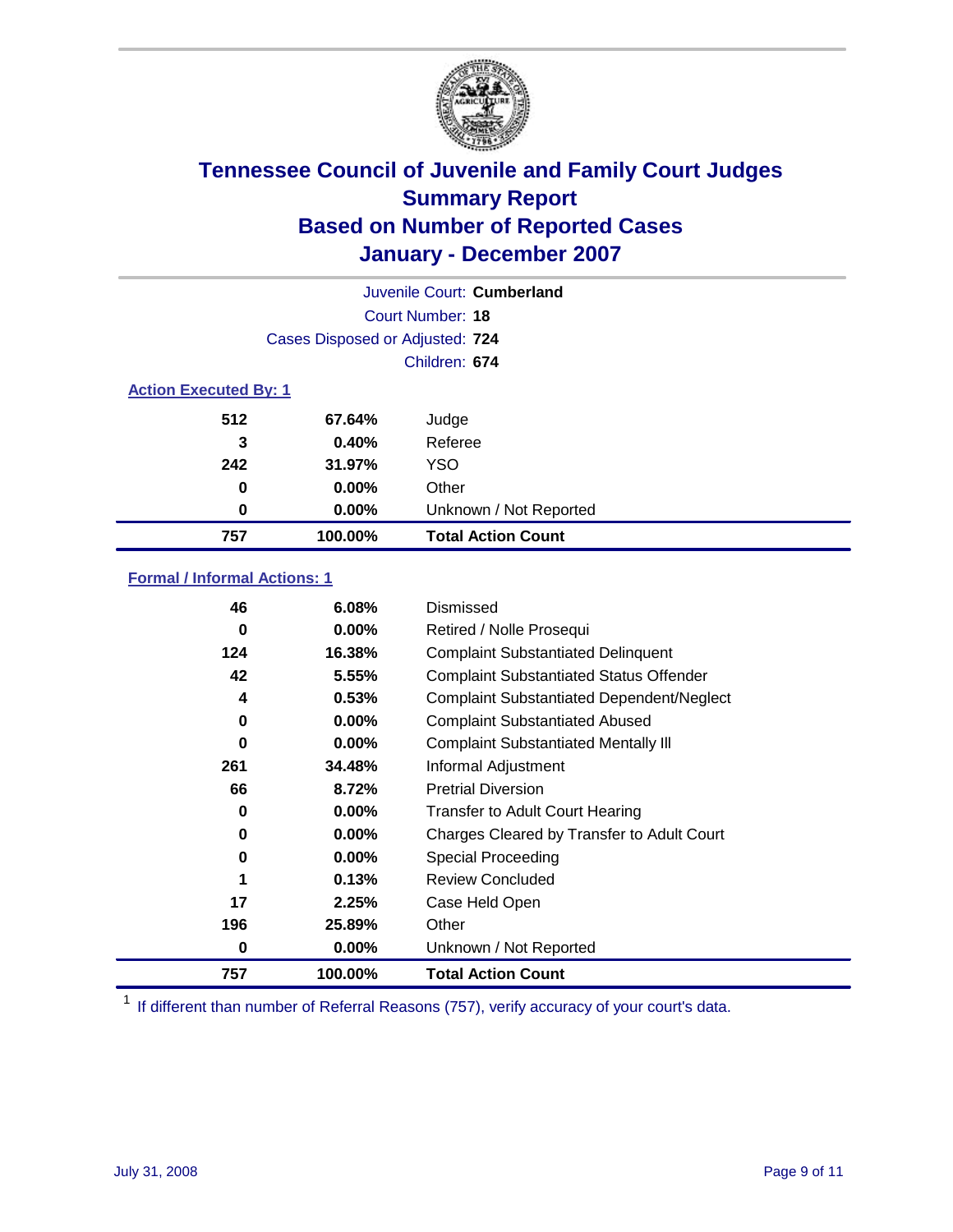

|                       |                                 | Juvenile Court: Cumberland                            |
|-----------------------|---------------------------------|-------------------------------------------------------|
|                       |                                 | Court Number: 18                                      |
|                       | Cases Disposed or Adjusted: 724 |                                                       |
|                       |                                 | Children: 674                                         |
| <b>Case Outcomes:</b> |                                 | There can be multiple outcomes for one child or case. |
| 97                    | 9.68%                           | <b>Case Dismissed</b>                                 |
| 15                    | 1.50%                           | Case Retired or Nolle Prosequi                        |
| 91                    | 9.08%                           | Warned / Counseled                                    |
| 21                    | 2.10%                           | Held Open For Review                                  |
| 56                    | 5.59%                           | Supervision / Probation to Juvenile Court             |
| 0                     | 0.00%                           | <b>Probation to Parents</b>                           |
| 3                     | 0.30%                           | Referral to Another Entity for Supervision / Service  |
| 19                    | 1.90%                           | Referred for Mental Health Counseling                 |
| 39                    | 3.89%                           | Referred for Alcohol and Drug Counseling              |
| 0                     | 0.00%                           | <b>Referred to Alternative School</b>                 |
| 0                     | 0.00%                           | Referred to Private Child Agency                      |
| 78                    | 7.78%                           | Referred to Defensive Driving School                  |
| 17                    | 1.70%                           | Referred to Alcohol Safety School                     |
| 32                    | 3.19%                           | Referred to Juvenile Court Education-Based Program    |
| 13                    | 1.30%                           | Driver's License Held Informally                      |
| 0                     | 0.00%                           | <b>Voluntary Placement with DMHMR</b>                 |
| 0                     | 0.00%                           | <b>Private Mental Health Placement</b>                |
| 0                     | 0.00%                           | <b>Private MR Placement</b>                           |
| 0                     | 0.00%                           | Placement with City/County Agency/Facility            |
| 0                     | 0.00%                           | Placement with Relative / Other Individual            |
| 7                     | 0.70%                           | Fine                                                  |
| 37                    | 3.69%                           | <b>Public Service</b>                                 |
| 6                     | 0.60%                           | Restitution                                           |
| 0                     | 0.00%                           | <b>Runaway Returned</b>                               |
| 7                     | 0.70%                           | No Contact Order                                      |
| $\pmb{0}$             | 0.00%                           | Injunction Other than No Contact Order                |
| 0                     | 0.00%                           | <b>House Arrest</b>                                   |
| 0                     | 0.00%                           | <b>Court Defined Curfew</b>                           |
| 0                     | 0.00%                           | Dismissed from Informal Adjustment                    |
| 0                     | 0.00%                           | <b>Dismissed from Pretrial Diversion</b>              |
| 0                     | 0.00%                           | <b>Released from Probation</b>                        |
| 0                     | 0.00%                           | <b>Transferred to Adult Court</b>                     |
| 0                     | 0.00%                           | <b>DMHMR Involuntary Commitment</b>                   |